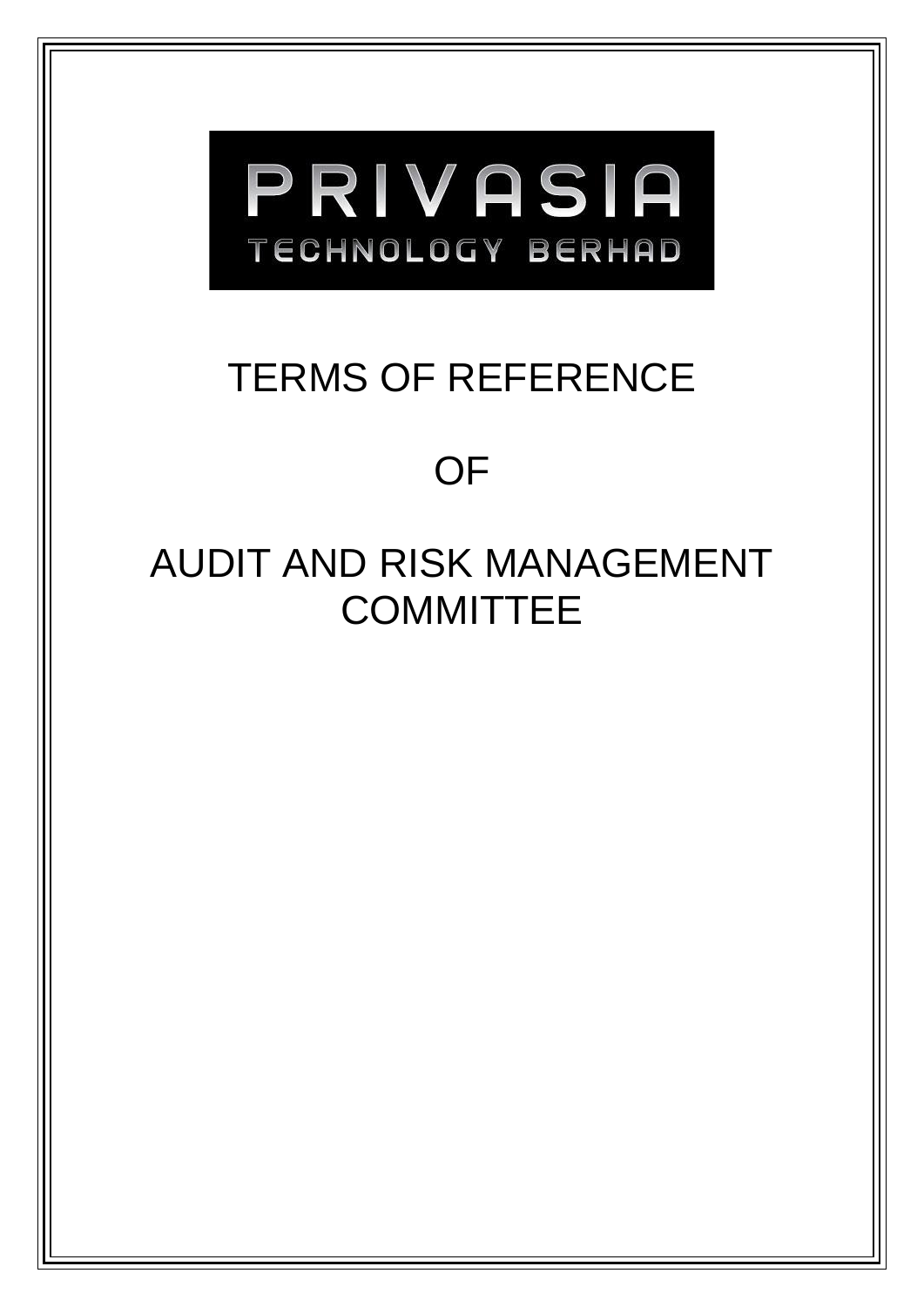# **1. DEFINITIONS**

In this Terms of Reference, unless the context otherwise requires, the following abbreviations shall have the meanings set forth opposite such expressions:-

| <b>Bursa Securities</b> | <b>Bursa Malaysia Securities Berhad</b>                                       |
|-------------------------|-------------------------------------------------------------------------------|
| Board/Board of          | The directors for the time being of the Company have authority to act for the |
| <b>Directors</b>        | Company                                                                       |
| CС                      | Company's Constitution                                                        |
| Co Act                  | Companies Act, 2016                                                           |
| Committee or ARMC       | The Audit and Risk Management Committee of the Company                        |
| PTB or the Company      | Privasia Technology Berhad                                                    |
| Group                   | The Company and its subsidiaries                                              |
| MCCG                    | Malaysian Code on Corporate Governance                                        |
| AMLR                    | <b>ACE Market Listing Requirements</b>                                        |
| TOR                     | <b>Terms of Reference</b>                                                     |

Words importing the masculine gender only include the feminine gender.

#### **2. INTRODUCTION**

- 2.1 The Board of Directors of PTB had, on 24 February 2010, reconstituted and renamed the Audit Committee, which was established on 20 May 2009, as the Audit and Risk Management Committee.
- 2.2 This TOR of the Committee is established pursuant to the Listing Requirements and approved by the Board.
- 2.3 The purpose of the Committee is to assist the Board in ensuring the effective governance over the appropriateness of the financial reporting of the Group, including the adequacy of related disclosures, the performance of both the internal audit function and the external auditor, and the oversight over the Group's systems of internal and external controls, business risks and related compliance activities.
- 2.4 The existence of the Committee does not diminish the Board's ultimate statutory and fiduciary responsibility for decision-making relating to the functions and duties of the Committee.

#### **3. COMPOSITION AND MEMBERSHIP**

- 3.1 The Board shall appoint the members of the Committee from amongst themselves upon recommendation by the Nomination and Remuneration Committee ("NRC"), which fulfil the following requirements:
	- a. The Committee shall consist of not less than three (3) members;
	- b. All the Committee members must be Non-Executive Directors, with a majority of them being Independent.
- 3.2 All members of the Committee should be financially literate and be able to understand matters under the purview of the Committee, including the financial reporting process.
- 3.3 No alternate Director shall be appointed as a member of the Committee.
- 3.4 The Board shall at all times ensure that at least one (1) member of the Committee:
	- i. a member of the Malaysian Institute of Accountants ("MIA"); or
	- ii. if he is not a member of MIA, he must have at least three (3) years of working experience and:
		- he must have passed the examinations specified in Part I of the 1<sup>st</sup> Schedule of the Accountants Act, 1967; or
		- he must be a member of one of the associations of accountants specified in Part II of the  $1<sup>st</sup>$ Schedule of the Accountants Act, 1967; or
	- iii. fulfils such other requirements as prescribed or approved by Bursa Securities.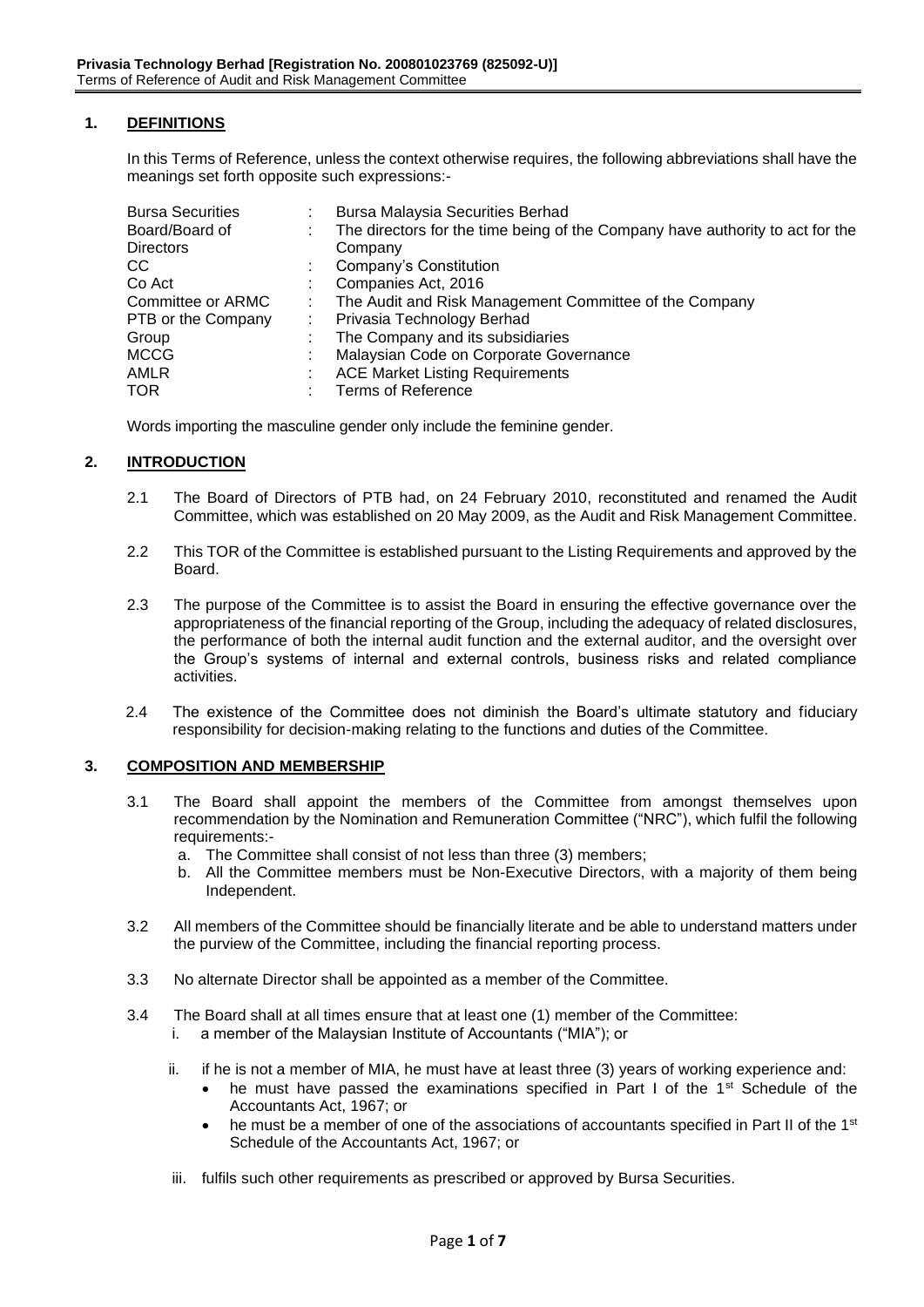- 3.5 The Company Secretary shall act as the Secretary of the Committee.
- 3.6 Any former key audit partner of the Group shall observe a cooling-off period of at least three (3) years before being appointed as a member of the Committee.
- 3.7 In the event a member of the Committee resigns, dies or for any other reason ceases to be a member, resulting in the above-mentioned Committee membership condition not being fulfilled, the Board shall within three (3) months of that event appoint a new member(s) as may be necessary to fulfil the AMLR.

## **4. CHAIRMAN OF COMMITTEE**

- 4.1 The Chairman who shall be elected by the Committee must be an Independent Non-Executive Director.
- 4.2 The Chairman of the Committee is not the Chairman of the board and is responsible for the overall effectiveness and independence of the Committee. Having a separate position would allow the Chairman to provide full commitment and devote adequate time to matters under the responsibilities of the Committee and exercise independent judgement.
- 4.3 The Chairman is responsible for ensuring the overall effectiveness and independence of the Committee. Responsibilities of the Chairman amongst others are as follows:
	- a. planning & conducting meetings;
	- b. overseeing reporting to the Board;
	- c. encouraging open discussion during meetings; and
	- d. maintaining active ongoing dialogue with Management and both internal and external auditors.
- 4.4 The Chairman of the Committee together with other members of the Committee should endeavour that:
	- a. the Committee is fully informed about significant matters related to the company's audit and its financial statements and addresses these matters;
	- b. the Committee appropriately communicates its insights, views and concerns about relevant transactions and events to internal and external auditors;
	- c. The Committee's concerns on matters that may have an effect on the financial or audit of the Company are communicated to the external auditor; and
	- d. there is nothing hindering coordination between internal and external auditors.

# **5. FUNCTIONS & RESPONSIBILITIES OF THE COMMITTEE**

# **5.1 In relation to External Auditors**

- (a) To recommend the appointment or annual re-appointment of the External Auditors and the audit fee, and any question of their resignation or dismissal and the reasons thereof;
- (b) To run the audit tender process independent of management, including establishing objective criteria when assessing appointment of external auditors, to ensure audit quality may not be compromised or that fees are not given undue weight;
- (c) To discuss with the External Auditors their audit plan, the nature and scope of the audit, evaluation of the Company's systems of internal controls and their audit report on the annual financial statements, including Key Audit Matters;
- (d) To assess External Audit firm's measures to uphold audit quality and manage risks, including adopting indicators of audit quality;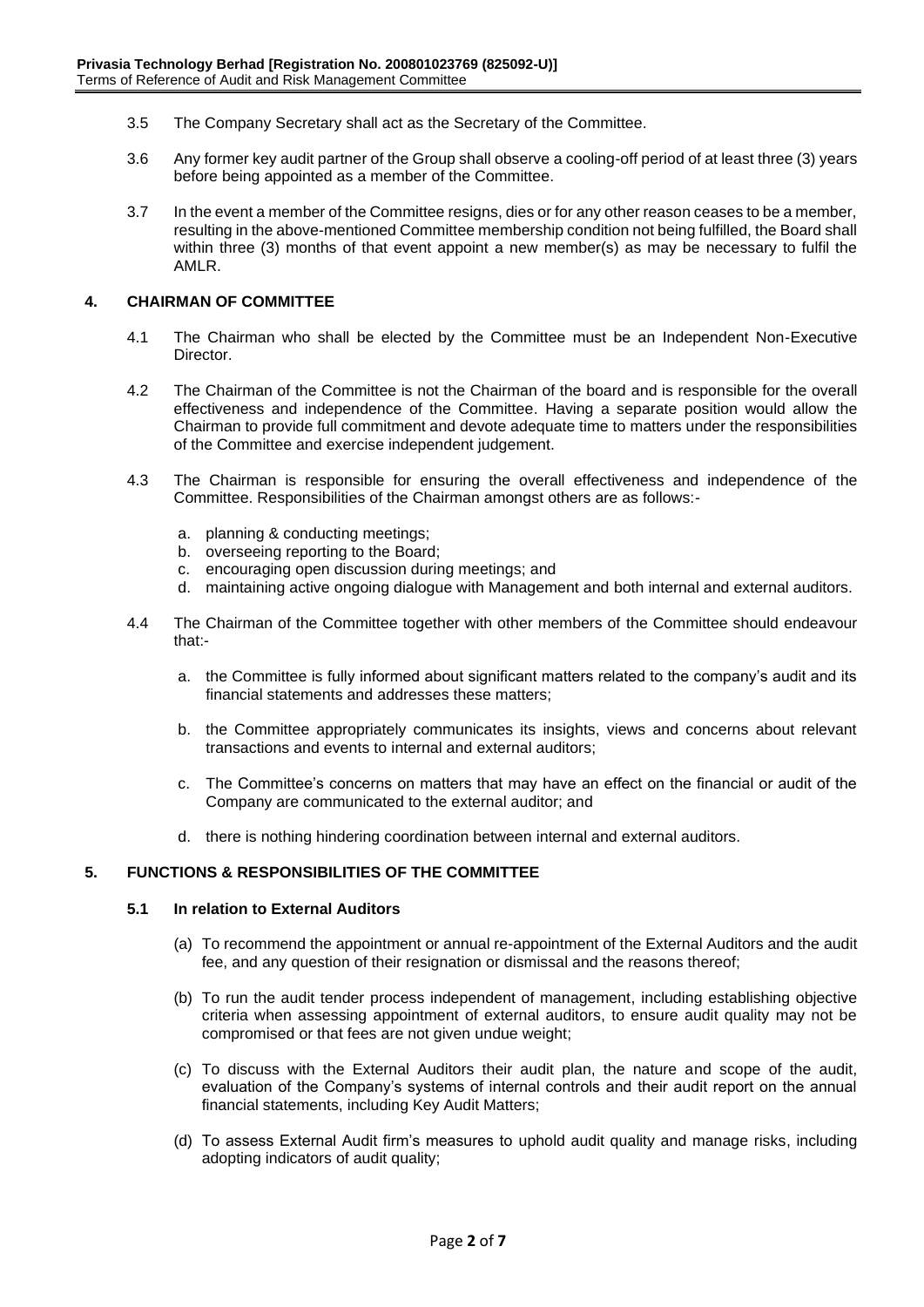- (e) To discuss issues and reservations arising from the interim and final audits with the External Auditors, and any other matters the External Auditors or other consultants may wish to discuss, in the absence of Management, where necessary and in any case at least once a year;
- (f) To review the External Auditors' Management letter and Management's response thereon;
- (g) To evaluate the performance of External Auditors annually including reviewing the independence, suitability, objectivity and cost-effectiveness, taking into account factors including the competency, adequacy of experience and resources of the firm and professional staff assigned to perform the audit; and
- (h) To review and recommend the non-audit service rendered by the EA. The recommendation shall take into consideration on the nature and extent service as well as appropriateness of the level of fees.

## **5.2 In relation to the financial statements**

- (a) Monitor the integrity of the financial information, such as ensuring information is supported by proper documents, reviewing the relevance and consistency of the accounting principles used (including criteria and principles used for consolidation) and understanding the effects of any changes in the accounting policies and practices, whether as a result of changes in regulatory requirements or mooted by Management for better accounting treatment.
- (b) To review the quarterly and annual financial statements of the Company before submission to the Board, focusing particularly on:-
	- public announcements of results and dividend payment;
	- any changes in accounting policies and practices;
	- major judgmental areas:
	- significant adjustments resulting from the audit;
	- the going-concern assumption;
	- compliance with accounting standards; and
	- compliance with the stock exchange and legal requirements.
- (c) The Committee shall review and challenge where necessary:
	- (i) the consistency of, and any changes to, accounting policies both on a year-on-year basis and across the Company/Group;
	- (ii) the methods used to account for any complex or unusual transactions where different approaches are possible;
	- (iii) whether the Company has followed appropriate accounting standards and made appropriate estimates and judgements, taking into account the views of the external auditors;
	- (iv) the clarity of disclosure in the Company's financial reports and the context in which statements are made; and
	- (v) all material information presented with the financial statements, such as the operating and financial review and the Corporate Governance statements (insofar as it relates to the audit and risk management).
- (d) Review the Company's Audit and Risk Management Committee Report prior to submission to the Board for their perusal and approval.

## **5.3 In relation to Internal Audit**

(a) To do the following, in relation to the Internal Auditors: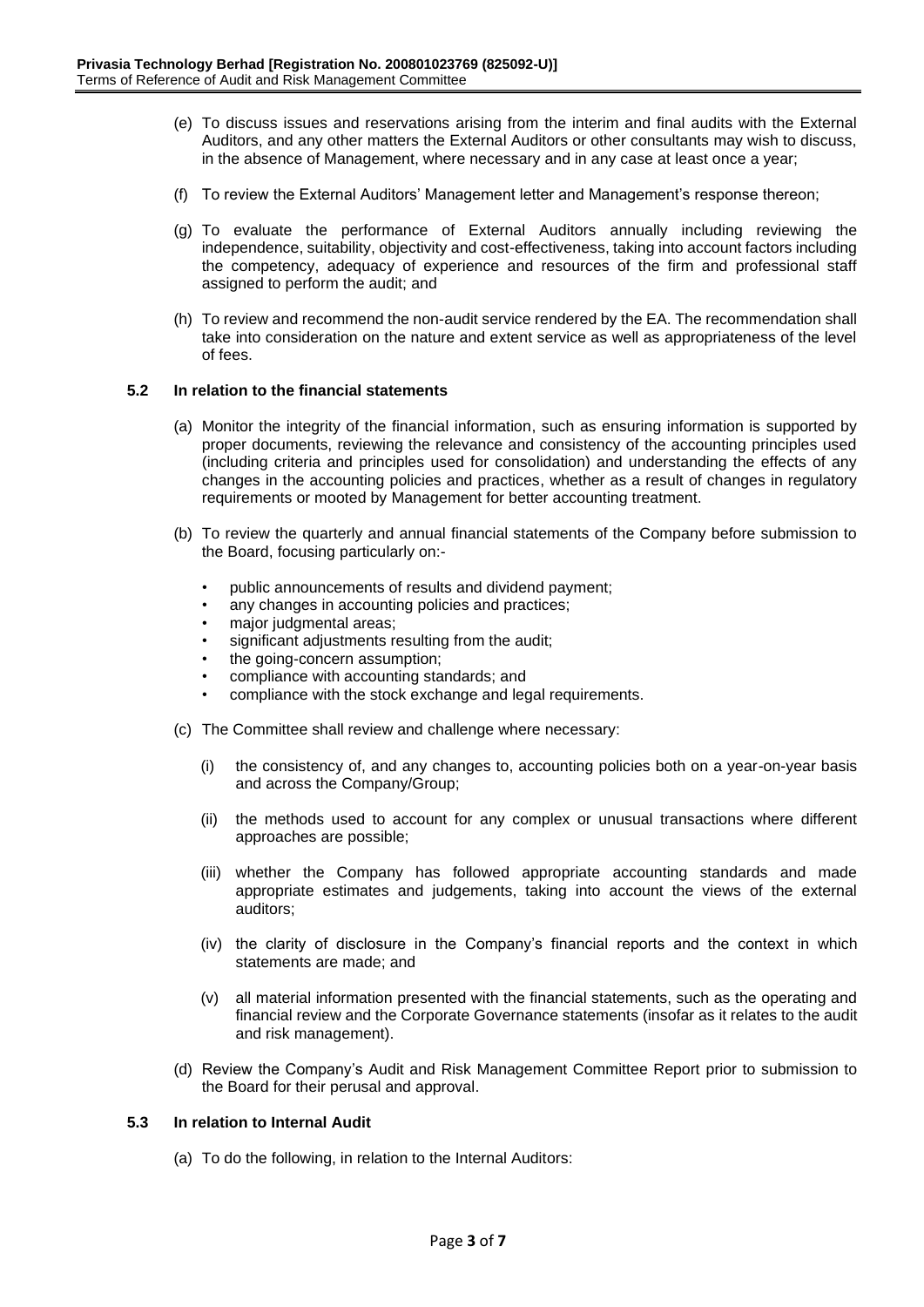- (i) To consider and approve the scope of the internal audit function and provide appropriate access to information to enable them to perform their function effectively and in accordance with the relevant professional standards.
- (ii) Review the adequacy of the scope, functions, competency and resources of the Internal Auditor, and that it has the necessary authority and resources to carry out its work, including training programs for the staff.
- (iii) Review the internal audit plan and findings and, where necessary, take appropriate actions on the recommendations of the Internal Auditors.
- (b) Ensure the Company's Internal Control Framework is maintained, including periodically reviewing controls, organising self-assessments and effectiveness of the system;
- (c) That the Company adopts the Standards and Principles outlined in the International Professional Practices Framework (IPPF) of The Institute of Internal Auditors;
- (d) Review and appraise the performance of the Internal Auditors on an annual basis;
- (e) approve the appointment and removal of the internal auditors who report directly to the Committee and should have the relevant qualifications and be responsible for providing assurance to the Board that the internal controls are operating effectively;
- (f) direct any special investigations to be carried out by the Internal Auditors; and
- (g) To run the audit tender process independent of management, including establishing objective criteria when assessing appointment of external auditors, to ensure audit quality may not be compromised or that fees are not given undue weight;

#### **5.4 Related Party Transactions**

- (a) identify the interested and related parties as well as the nature of such potential transactions;
- (b) assess the reasonableness of the conflict of interest situations or the related party transactions to in order that interested parties and related parties do not abuse their power to gain an unfair advantage;
- (c) review and report to the Board of Directors any related party transaction and conflict of interest situation that may arise within the Company or Group including any transaction, procedure or course of conduct that raises questions of management integrity;
- (d) review related party transactions and conflict of interest situations and to observe the transactions are carried out on normal commercial terms and are not prejudicial to the interests of the Company or its minority shareholders; and
- (e) the Committee may request the internal auditors or other external consultants to review the framework's effectiveness in identifying, monitoring, evaluating, reporting and approving related party transactions and conflict of interest situations, including recurrent related party transactions.

#### **5.5 In relation to Internal Control and Corporate Risk Management**

The Board has delegated to the Committee a periodic review of the effectiveness, adequacy and integrity of the Groups' risk management framework and internal control systems.

The Committee's responsibilities include:

- (a) review the effectiveness of the Company's internal controls, overall risk management systems, anti-corruption, whistle-blowing and governance process;
- (b) to assess that proper processes exist for determining, monitoring and reviewing the risk profile of the Group and the effective communication to the relevant business units;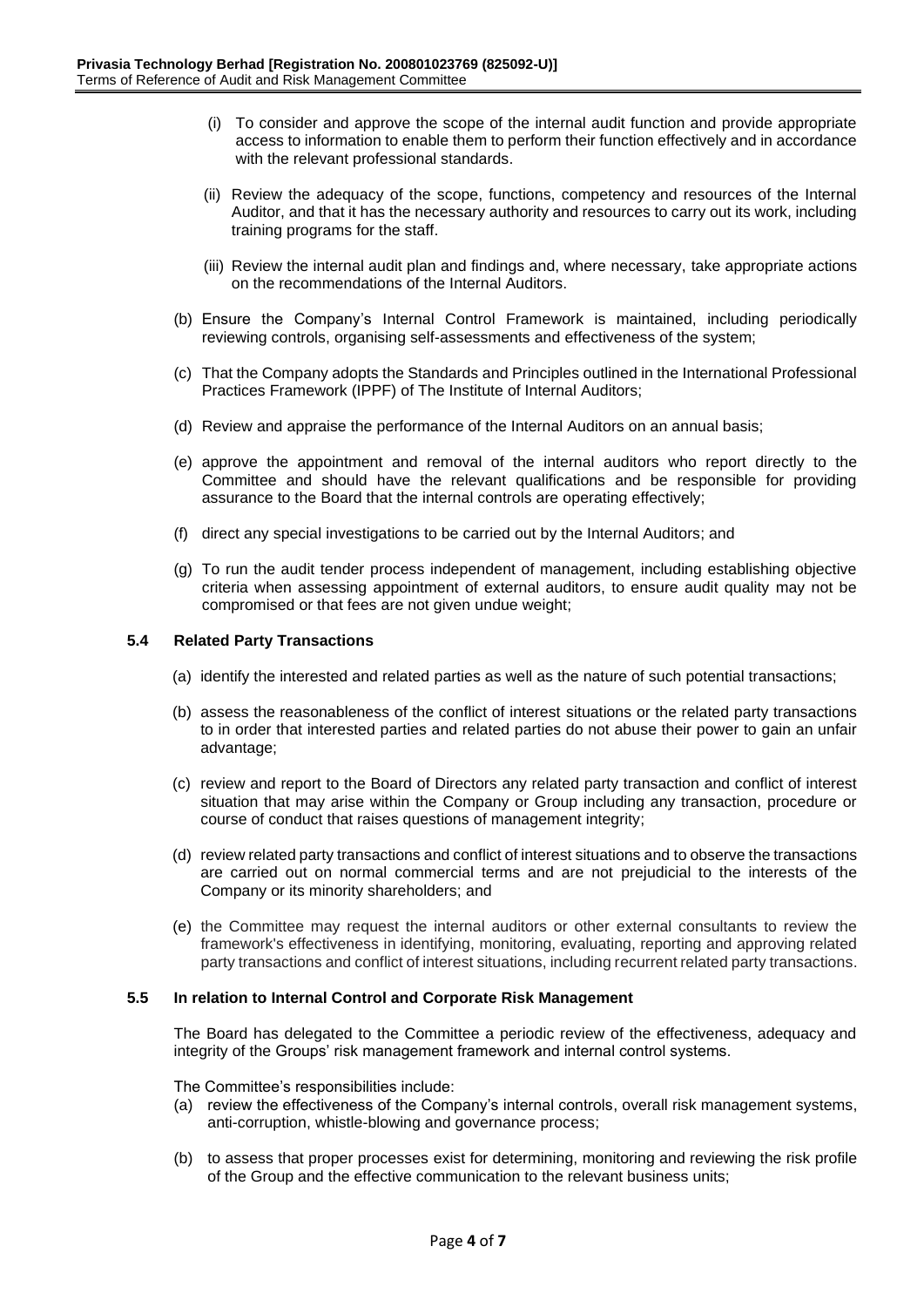- (c) to assess the effectiveness of the managements' process for identifying, evaluating and addressing risks;
- (d) to assess managements' process for monitoring internal controls and risk management and to provide reasonable assurance that they continue to cooperate as intended and are modified as business conditions change;
- (e) to assess managements' efforts to embed risk management in all aspects of the Group's activities and promote a risk awareness culture within the Group and endeavour that there is alignment between risk management execution and the implementation of the company's strategy;
- (f) to assess the adequacy of infrastructure, resources and systems for effective risk management;
- (g) to review and assess on an on-going basis, including discussing with the senior management on any significant risk management and internal controls issues that require, or are subject to, remedial action or recommendations and actions are taken thereon;
- (h) to conduct an annual assessment, including seeking assurance from the Chief Executive Officer and Chief Finance Officer whether the risk management framework and internal control systems of the Group have been adequate and effective in all material aspects during the year under review and up to the date of approval of the statement for inclusion in the annual report; and
- (i) review and approve the statements to be included in the annual report concerning internal controls and risk management systems.

## **5.6 In relation to Corporate Governance and Whistleblowing**

- (a) all matters on ethics, integrity, corruption, abuse of power and other scope covered under the MACC Act 2009 shall be reported to ARMC via channel provided by PTB;
- (b) to review and approve the Corporate Governance Statements for the annual report as required under the AMLR;
- (c) to examine instances and matters that may have compromised the principles of Corporate Governance and report back to the Board;
- (d) to report back to the Board on its decisions or recommendations (unless there are legal or regulatory restrictions on its ability to do so);
- (e) to develop and regularly review the Group's Code of Conduct and Business Ethics; and
- (f) any such other functions as may be agreed by the Committee and the Board of Directors.

#### **5.7 Other Scope of Work**

- (a) To give due consideration to laws and regulations, the provisions of the MCCG and the requirements of the Bursa Securities and other securities rules as appropriate;
- (b) To review the draft circulars with respect to obtaining shareholders' mandate on any Recurrent Related Party Transactions of a Revenue or Trading Nature, before submission to the Board of Directors;
- (c) To review the whistleblowing policy for its employees to raise concerns, in confidence, about possible wrongdoings in financial reporting or other matters. This reporting channel shall allow proportionate and independent investigations of such matters and appropriate follow-up actions; and
- (d) To consider any other topics, as defined by the Board of Directors.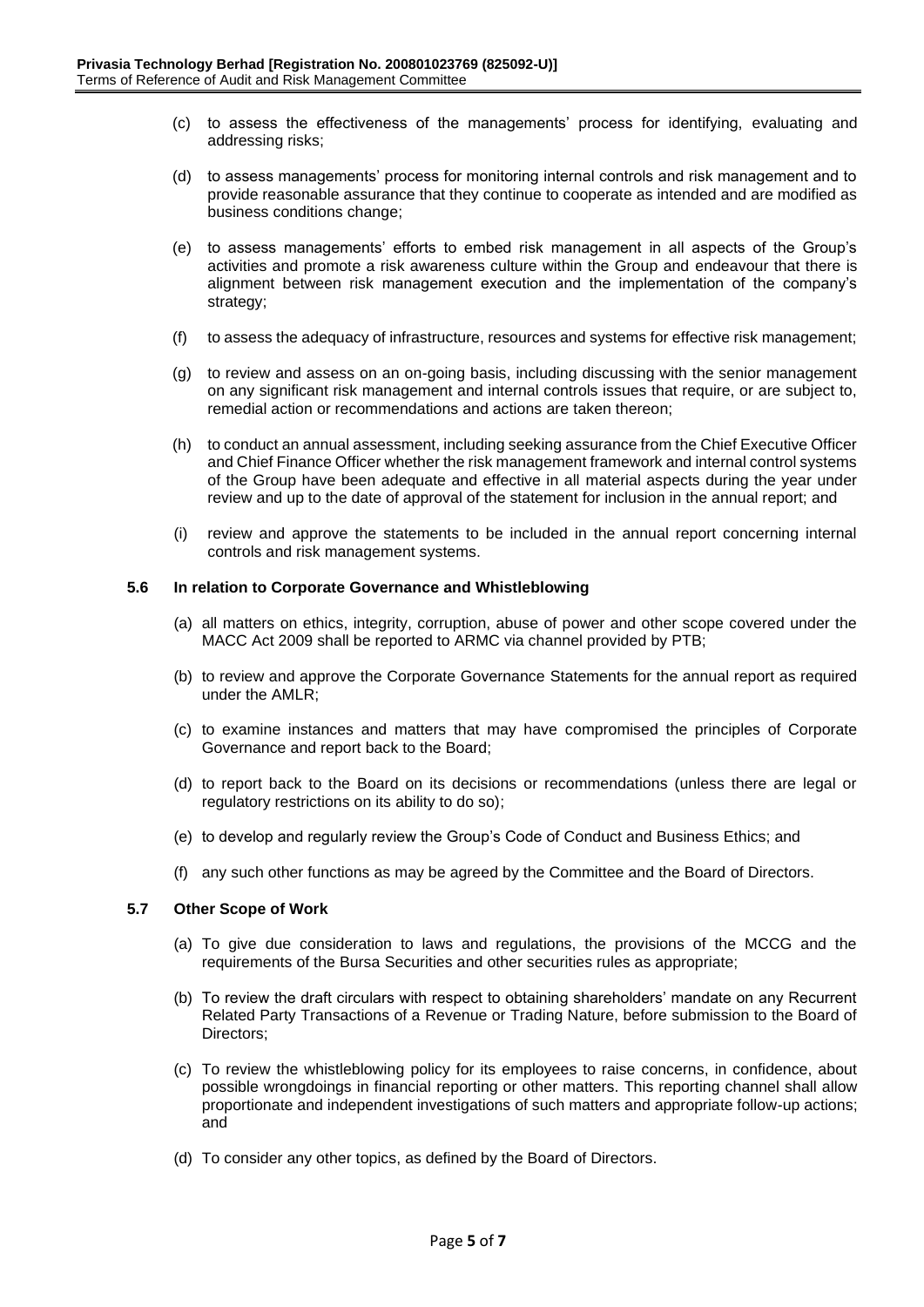## **6. POWERS OF THE AUDIT COMMITTEE**

- 6.1 In carrying out its duties and responsibilities, the Committee will have the following rights:
	- i) Explicit authority to investigate any matter within its terms of reference and to appoint such independent experts or investigator(s), as appropriate;
	- ii) The resources that are required to perform its duties;
	- iii) Full and unrestricted access to any information, records, properties and personnel of PTB and of any other company within its Group;
	- iv) Direct communication channels with the external auditors and person(s) carrying out the internal audit function or activity;
	- v) Be able to obtain independent professional or other advice and to invite outsiders with relevant expertise to attend the Committee's meetings (if required) and to brief the Committee; and
	- vi) Be able to convene meetings with the external auditors, the internal auditors or both, excluding the attendance of other directors and employees of the Company, whenever deemed necessary.
- 6.2 The attendance of any particular Committee meeting by other Directors and employees of the Company shall be at the Committee's invitation and discretion and must be specific to the relevant meeting.

## **7. MEETING**

- 7.1 The Committee shall convene meetings at least four (4) times a year or more frequently as the Committee considers necessary. The Chairman of the Committee, or the Secretary on the requisition of any members, the head of the internal auditor or the external auditors, shall at any time summon a meeting by giving reasonable notice.
- 7.2 A meeting may be held by way of tele-conferencing, video-conferencing or other telecommunication means, which permits all persons participating in the meeting to communicate with each other. A person so participating shall be deemed to be present in person at such meeting and shall be counted in a quorum and be entitled to vote.
- 7.3 The quorum for the Committee meeting shall be at least two (2) members present at the meeting, the majority of which must be Independent Directors.
- 7.4 The Company Secretary, together with the Chairman, shall set the agenda, which shall be circulated to all members of the Committee and head of internal audit as well as external auditors 7 days prior to the meetings. The meeting papers shall be furnished at least 5 days prior to the meetings.
- 7.5 The written notice of special/emergency meetings, prepared agenda and other supportive and informative materials shall be delivered to all Committee members at least twenty-four (24) hours before the meeting.
- 7.6 The Chairman of the Committee shall chair the Committee meetings and, in his absence, the members present shall elect among themselves a Chairman of the meeting.
- 7.7 The chief financial officer and the company secretary, the representative of internal audit and the external auditors shall normally be invited to attend the meetings. However, they may be requested to leave a meeting as and when deemed necessary by the Committee. Other Board members and senior management staff may attend meetings upon the invitation of the Committee. However, the Committee shall meet the external auditors without any Executive Directors and employees present at least once a year.